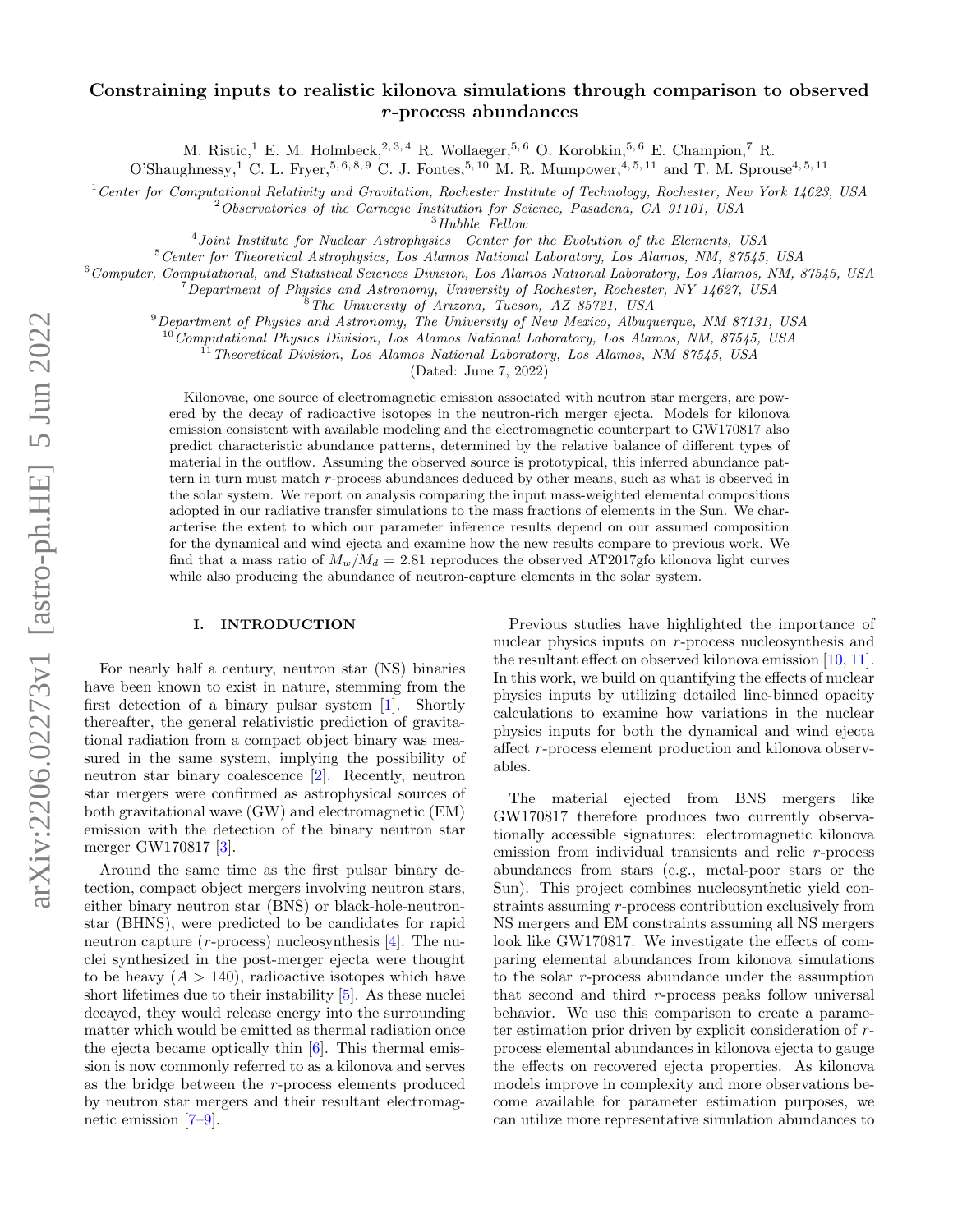hone this prior in future studies.

In this work, we will assess the extent to which our assumptions about the ejected material are simultaneously consistent with both types of aforementioned observations. Specifically, we will examine whether the abundances produced by our merger simulations realistically match the r-process abundances observed in the Sun. In Section [II A,](#page-1-0) we discuss the atomic and nuclear physics codes used to calculate the line-binned opacities and dynamical ejecta compositions, respectively, considered in this work. In Section [II B,](#page-1-1) we described our method of comparing mass-weighted r-process abundances from our simulations with the solar abundance pattern. Section [II C](#page-3-0) describes our parameter estimation framework and the effects of the r-process prior introduced in this work. In Section [III](#page-3-1) we discuss whether the inclusion of the r -process prior makes a substantial difference in the parameter estimation process compared to prior work.

### II. METHODS

## <span id="page-1-0"></span>A. Simulation Setup

Our methodology follows from [\[12,](#page-7-0) [13\]](#page-7-1) and references therein. In brief, we use the detailed, time-dependent radioactive isotope composition results from the nucleosynthesis simulations with the WinNet code [\[14\]](#page-7-2) to determine nuclear heating rates via contributions of individual radiation species (such as  $\alpha$ -,  $\beta$ -,  $\gamma$ -radiation, and fission products) for each isotope. These contributions are also weighted by thermalization efficiencies first presented in [\[15\]](#page-7-3) (see [\[12\]](#page-7-0) for a detailed description of the adopted nuclear heating). These heating rates and composition effects, in conjunction with tabulated binned opacities generated with the Los Alamos suite of atomic physics codes [\[16,](#page-7-4) [17\]](#page-7-5), yield the kilonova light curves used in our parameter estimation process (see Section [II C\)](#page-3-0). Our tabulated binned opacities are not calculated for all elements; therefore, we produce opacities for representative proxy elements by combining pure-element opacities of nuclei with similar atomic properties [\[17\]](#page-7-5).

The compositions presented in this work were generated using two nuclear network codes: WinNet and PRISM. The dynamical and wind ejecta compositions considered here and in previous work (i.e. [\[12,](#page-7-0) [13\]](#page-7-1)) were generated using WinNet. The varied dynamical ejecta compositions new to this work were generated using PRISM. PRISM is a single-zone nuclear reaction network code that evolves an initial seed abundance of nuclei along a timetemperature-density thermodynamic trajectory, while allowing full flexibility with the input nuclear data [\[18\]](#page-7-6). In this work, we use state-of-the-art nuclear reaction and decay rates that are calculated to be self-consistent with the nuclear mass model. Following from the thermodynamic trajectories of dynamical ejecta from neutron star merger simulations presented in [\[7\]](#page-6-6), all of our PRISM runs begin in nuclear statistical equilibrium at a temperature of 10 GK in the thermodynamic trajectory.

Our kilonova light curve model assumptions and interpolation follow directly from [\[13\]](#page-7-1). In summary, our radioactive heating considerations are the same as for the "dynamical," "wind1," and "wind2" models in [\[12\]](#page-7-0). Each of our two ejecta components, dynamical and wind, is described by a fixed elemental composition and morphology. The elemental compositions are varied in this work, but the morphologies are fixed to torus-shaped and peanut-shaped for the dynamical and wind ejecta, respectively (see [\[19\]](#page-7-7) for a detailed discussion on morphologies).

We interpolate using Gaussian process (GP) regression with a squared-exponential kernel and a white noise (diagonal) kernel. Unless otherwise noted, we quantify the performance of our interpolation with the RMS difference between our prediction and the true value. Because of the substantial dynamic range of our many outputs, we interpolate in AB magnitudes using the LSST grizy and 2MASS JHK bands as our reference wavelengths. Our raw light curve models are calculated assuming a fiducial source distance of 10 parsecs.

# <span id="page-1-1"></span>B. Ejecta Prior Implied by r-process Observations

In our SuperNu simulations, we adopt a twocomponent compositional model and vary the mass ratio of the two components: the dynamical  $(M_d)$  and wind  $(M_w)$  ejecta. Each component has a fixed isotopic abundance, computed via nucleosynthesis network [\[14\]](#page-7-2). For every isotope, the combined mass fraction is simply the mass-weighted sum of its mass fractions in the constitutive components. Due to the fixed nature of the compositions, we weight each component's composition by the mass of the respective ejecta component, dynamical  $M_d$  or wind  $M_w$ , to introduce composition variation as a function of component mass. We varied our dynamical and wind component masses over a grid between  $-3 \leq \log(M_{d,w}/M_{\odot}) \leq -1$ , encompassing the most realistic ejecta masses predicted by numerical relativity simulations of neutron star mergers [\[20–](#page-7-8)[25\]](#page-7-9).

As discussed in Section [I,](#page-0-0) we want to compare the combined mass fractions  $X_{sim} = M_w X_w + M_d X_d$  to the seemingly universal pattern of elements between the 2nd and 3rd r-process peaks (the "main" r-process,  $[9]$ ). This "r -process universality" has been noted for iron-poor (or "metal-poor") stars that show enhancements in the main r -process elements relative to their iron content. However, abundance patterns of metal-poor stars are necessarily elemental since the abundances are derived from atomic transitions in stellar spectra. Except for a handful of elements, the detailed *isotopic* distributions of  $r$ process elements in metal-poor stars is observationally unknown. As a proxy for a representative example of the universal  $r$ -process, we use the well-studied solar isotopic abundance pattern, relying on previously-published projections of the high-A elements into different neutroncapture process contributions. Specifically, the  $r$ -process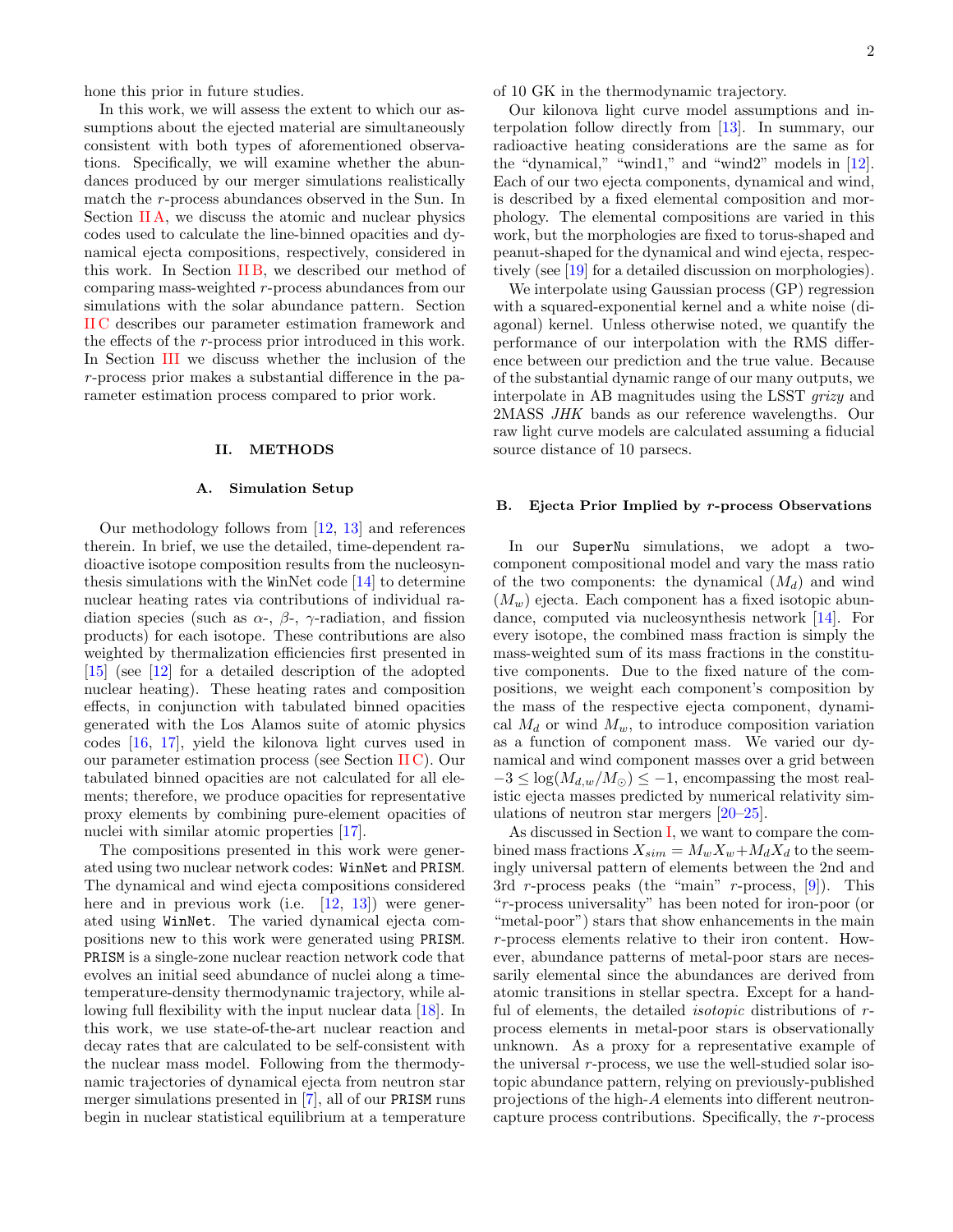fractions presented in [\[26\]](#page-7-10) are used in conjunction with the total abundances from [\[27\]](#page-7-11) to isolate the contribution to the solar abundances by the  $r$ -process.

We rescale the solar mass fractions of actinides  $X_{\odot,Ac}$ to what they would have been at 1 day to better match the kilonova-timescale mass fractions used in our simulations. The rescaling is achieved by setting the "1-day" solar actinide mass fractions to values that would decay to present day values after 4.5 Gyr. The rescaled solar mass fractions are also mapped into a subset of representative elements with the computed tabulated binned opacities discussed in Section [II A.](#page-1-0) Hereafter, any mention of the solar mass-fraction pattern  $X_{\odot}$  refers to the "1-day" rescaled and mapped mass fractions using data from [\[26\]](#page-7-10) and [\[27\]](#page-7-11).

To get  $X_{\odot}$  and  $X_{sim}$  on the same relative scale, we introduce an offset  $C_{scale}$  that shifts  $X_{\odot}$  down to comparable values for  $X_{sim}$  by matching the two mass-fraction values at some element Z. To minimize how the choice of  $C_{scale}$  affects our results, we integrate over all possible values of  $C_{scale}$  introduced by scaling  $X_{\odot}$  and  $X_{sim}$  to matching values at different elements Z. After integrating over  $C_{scale}$ , we are left with a single required choice of a new C value that sets the scale at some element  $Z_{choice}$  such that  $C = X_{\odot,Z_{choice}} - X_{sim,Z_{choice}}$ . We chose  $Z_{choice} = 46$  as it is one of the elements present in all the dynamical, wind, and solar mass fractions. We note that shifting  $X_{\odot}$  to be on the same relative scale as  $X_{sim}$  and choosing a specific value of C at some  $Z_{choice}$  are both done solely for the purpose of calculating well-behaved likelihoods.

Figure [1](#page-2-0) shows the  $[X/Fe]$  abundances of six metalpoor stars. The "[X/Fe]" notation means that each elemental ratio  $\log \epsilon(X/\text{Fe})$  is compared to the same elemental ratio in the solar abundance pattern.  $\frac{1}{1}$  $\frac{1}{1}$  $\frac{1}{1}$  Stars with  $[X/Fe] > 0$  are considered "enhanced" in that element relative to the solar system abundance. For many metal-poor stars, elements with  $Z \geq 37$  have an enhanced abundance compared to iron. With the assumption that iron was created during supernova nucleosynthesis, we assume all elements that are enhanced compared to iron to have been introduced post-supernova. For this work, we assume that elements with  $Z \geq 37$  originate from neutron star mergers. The trends of elements with  $Z < 37$ are less clear; they are not uniformly enhanced in stars that are enhanced with the  $Z \geq 37$  elements, likely pointing to multiple (non-merger) origins for these elements. Therefore, we only consider elements from  $Z_{min} = 37$ up to and including  $Z_{max} = 102$  when we compute the residual  $r(M_d, M_w)$  for all available elements in the solar abundance pattern  $Z \in Z_{\odot}$  given a simulation with



<span id="page-2-0"></span>FIG. 1. Elemental mass fraction ratios relative to iron of a sample of r-process enriched metal-poor stars.  $[X/Fe] > 0$ implies enhanced abundance of element X compared to the solar system with respect to iron. We assume all elements that are significantly enhanced compared to iron to have been introduced post-supernova. The region of enhanced elements  $(Z > 37$ , highlighted in blue) is the focus of our comparison to solar composition. The iron-peak elements and supernova r-process are not strongly enhanced compared to Solar (highlighted in yellow). Stellar elemental abundances obtained from JINAbase [\[28\]](#page-7-12) with the respective stars reported in references [\[29](#page-7-13)[–34\]](#page-8-0).

component masses  $M_d, M_w$ :

<span id="page-2-2"></span>
$$
r(M_d, M_w) =
$$
  

$$
\sum_{Z=Z_{min}}^{Z_{max}} \frac{(\log X_{\odot,Z} - \log C - \log X_{sim,Z})^2}{2\sigma^2}
$$
  

$$
-\frac{N}{2\sigma^2} \frac{(\log \overline{X}_{sim} - \log \overline{X}_{\odot})^2}{1 + \sigma^2 / (N\sigma_C^2)}
$$
(1)

where  $r(M_d, M_w)$  is the residual for the given dynamical and wind mass pair used to calculate  $X_{sim} = M_w X_w +$  $M_d X_d$ , Z is the element's atomic number,  $\log X_{\odot}$  z is the decimal logarithm of the solar mass fraction of element  $Z$ ,  $\log C$  is the decimal logarithm of the offset matching  $X_{\odot}$  to  $X_{sim}$  at  $Z = 46$ ,  $\log X_{sim,Z}$  is the decimal logarithm of the simulation mass fraction of element Z in both components (if present),  $\sigma$  is the uncertainty on  $log X_{sim}$ ,  $\sigma_C$  is the uncertainty introduced by integrating out  $C_{scale}$ ,  $\overline{X}_{\odot}$  is the average solar mass fraction across all elements,  $\overline{X}_{sim}$  is the average simulation mass fraction across all elements, and N is the total number of elements considered.

Across a grid of  $M_d$  and  $M_w$ , we compute the likelihood by minimizing the residual from Equation [1.](#page-2-2) The top panel of Figure [2](#page-3-2) shows the two-dimensional distribution of mass-pair likelihoods as a function of the dynamical and wind ejecta mass pairs from our grid, using wind and dynamical morphologies and compositions from [\[13\]](#page-7-1) (see Section [III](#page-3-1) for details). The bottom panel of Figure

<span id="page-2-1"></span><sup>&</sup>lt;sup>1</sup> Definition:  $[X/\text{Fe}] := \log(Y_X/Y_{\text{Fe}}) - \log(Y_X/Y_{\text{Fe}})_{\odot}$ , where  $Y_X$ is the *abundance* (mole fraction) of the element  $X$ .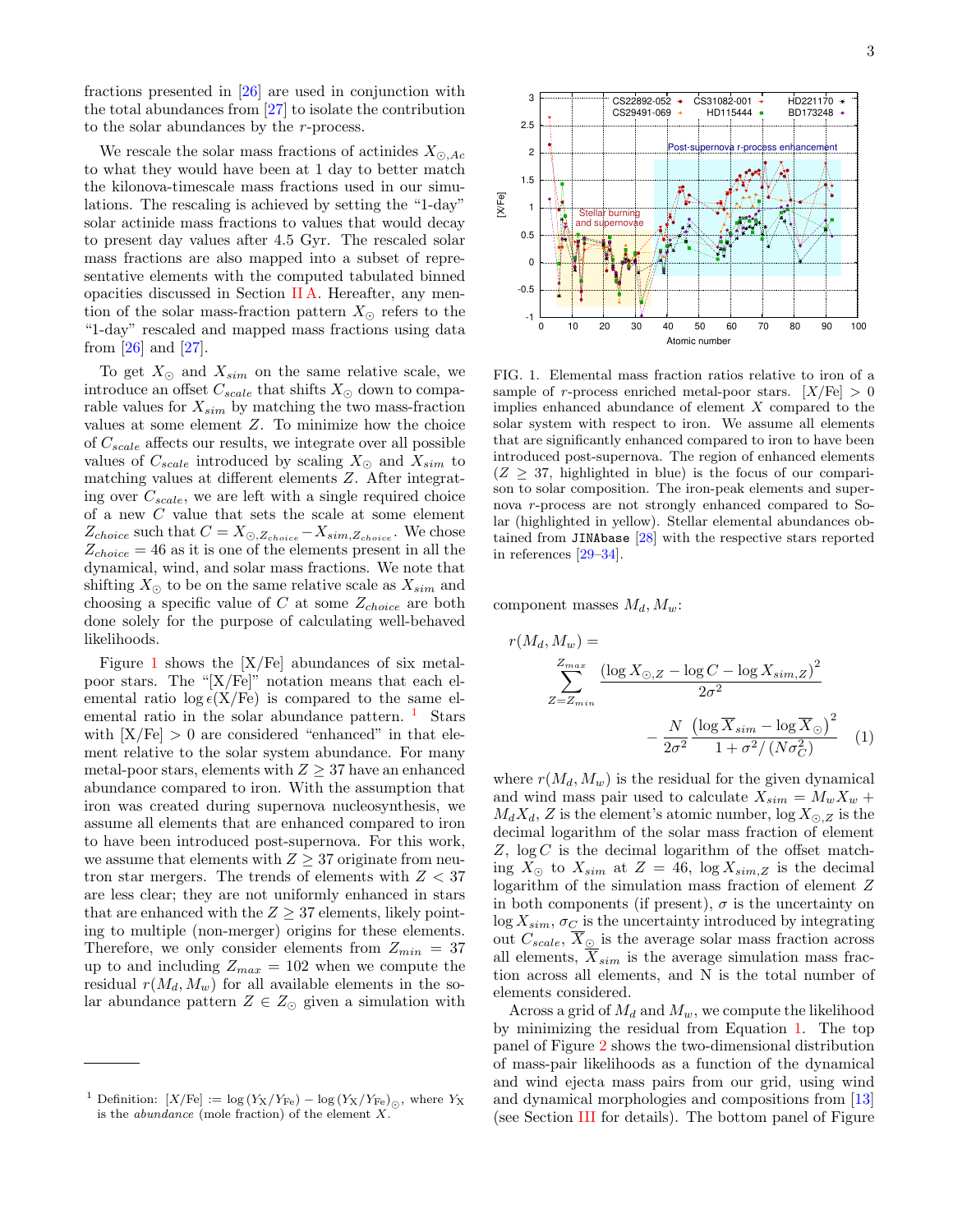

<span id="page-3-2"></span>FIG. 2. Top: 2D distribution of likelihoods for 50 masses spread equally log-spaced between  $-3 \le \log M_{\odot} \le -1$  for dynamical and wind masses. The dynamical and wind compositions considered in creating this figure match those in [\[13\]](#page-7-1) and are represented by the (\*) in Table [I.](#page-4-0) Bottom: Composition of individual components in terms of mass fractions  $X_Z$ compared to the mass fractions of the solar  $r$ -process residuals. The red and blue lines are the initial unweighted dynamical and wind ejecta mass fractions, respectively, scaled to match the solar mass fraction at  $Z = 46$ . The gray line is the solar mass fraction and the blue shaded region is the 90% confidence interval for all the mass-weighted mass fractions  $log X_{sim}$ . The dynamical ejecta mass fraction only exceeds  $log X = 1$  due to the scale matching at  $Z = 46$ .

[2](#page-3-2) shows the individual component abundance patterns whose combination with  $M_d$  and  $M_w$  were compared to the solar pattern when computing the residual.

### <span id="page-3-0"></span>C. Parameter Inference

As in many previous applications of Bayesian inference to infer parameters of kilonovae [\[35–](#page-8-1)[42\]](#page-8-2), we seek to compare the observed magnitudes  $x_i$  at evaluation points i (denoting a combination of band and time) to a continuous model that makes predictions  $m(i|\theta)$  [henceforth denoted by  $m_i(\theta)$  for brevity] which depend on some model parameters  $\theta$ . Bayes theorem expresses the posterior probability  $p(\theta)$  in terms of a prior probability  $p_{\text{prior}}(\theta)$ for the model parameters  $\theta$  and a likelihood  $\mathcal{L}(\theta)$  of all observations, given the model parameters, as

$$
p(\boldsymbol{\theta}) = \frac{\mathcal{L}(\boldsymbol{\theta})p_{\text{prior}}(\boldsymbol{\theta})}{\int d\boldsymbol{\theta}\mathcal{L}(\boldsymbol{\theta})p_{\text{prior}}(\boldsymbol{\theta})}.
$$
 (2)

Unless otherwise noted, for simplicity we assume that the source sky location, distance, and merger time are known. We adopt a uniform prior on the ejecta velocity  $v/c \in [0.05, 0.3]$  and the two-dimensional prior discussed in Section [II B](#page-1-1) on the ejecta masses  $m/M_{\odot} \in [0.001, 0.1]$ .

# <span id="page-3-1"></span>III. RESULTS

For our two-component models, assuming a single source like GW170817 dominates the observed solar  $r$ process abundances, the inferred abundances from such mergers only depend on the mass ratio  $M_w/M_d$ . In other words, since in our study we emphasize only the relative and not absolute r-process abundances, motivated by considerable uncertainty in the BNS merger rate, we therefore only use and constrain the abundance ratios. The relative abundances from a single channel only depend on the relative proportions of this channel; for our two-component model, thus just on  $M_w/M_d$ . Thus for each set of initial assumptions—the composition of the dynamical ejecta  $(Y_e)$ , the presumed nuclear mass and fission model, and other details—our comparison with solar abundances necessarily constrains  $M_w/M_d$  narrowly around a prefered value, unique to that model. We note that the abundances we are considering are effectively frozen out for the processes we're interested in at times later than  $\mathcal{O}(1-2)$  seconds.

Table [I](#page-4-0) provides a list of models and their preferred  $M_w/M_d$ , in the sense that they minimize the residual mismatch with the solar abundances as calculated in Equation [1.](#page-2-2) With a few exceptions, most models prefer  $M_w/M_d$  slightly above but close to unity. In other words, most of our abundance comparisons suggest somewhat more wind than dynamical ejecta would be required for GW170817-like mergers to reproduce the solar  $r$ -process abundances. These results are consistent with those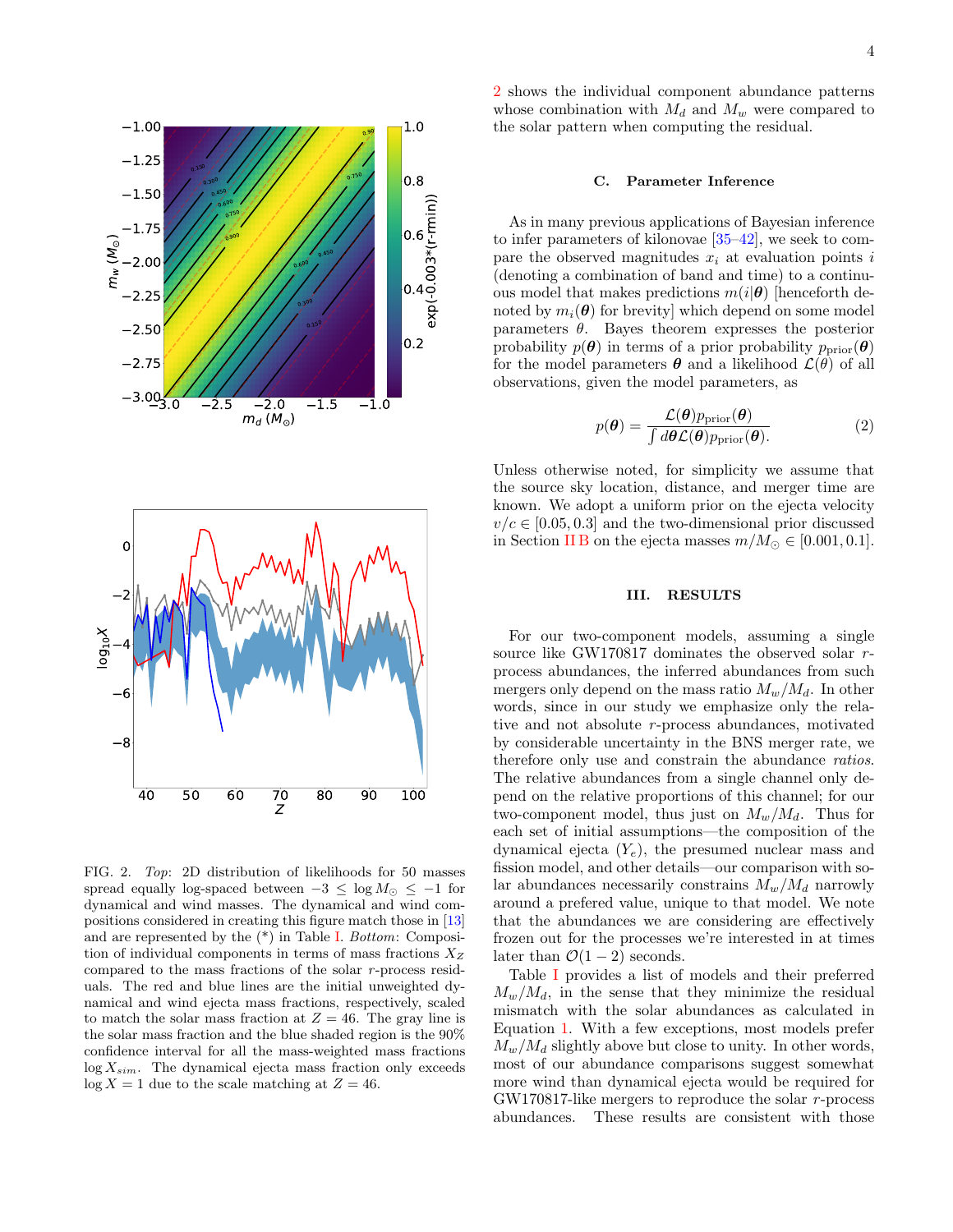| Trajectory  | Mass Model | <b>Fission Model</b> | $Y_e$ | Mass Ratio  | Min. Residual |
|-------------|------------|----------------------|-------|-------------|---------------|
|             |            |                      |       | $(M_w/M_d)$ |               |
| Wind 2      | FRDM2012   | FRLDM                | 0.035 | 2.81        | 355           |
| Wind 2      | FRDM2012   | 50/50                | 0.180 | 1.60        | 684           |
| Wind $2(*)$ | FRDM2012   | Panov+ $(2010)$      | 0.035 | 1.76        | 784           |
| Wind 2      | HFB24      | <b>FRLDM</b>         | 0.180 | 1.60        | 832           |
| Wind 2      | HFB24      | FRLDM                | 0.035 | 4.09        | 865           |
| Wind 1      | FRDM2012   | <b>FRLDM</b>         | 0.035 | 0.32        | 927           |
| Wind 1      | HFB24      | <b>FRLDM</b>         | 0.035 | 0.10        | 1436          |
| Wind 1      | FRDM2012   | 50/50                | 0.180 | 1.21        | 1474          |
| Wind 1      | FRDM2012   | Panov+ $(2010)$      | 0.035 | 13.90       | 2079          |
| Wind 1      | HFB24      | <b>FRLDM</b>         | 0.180 | 9.54        | 2144          |

<span id="page-4-0"></span>TABLE I. Wind-to-dynamical mass ratios and minimum residuals for each dynamical composition considered. Mass ratios were determined by calculating the mean mass ratio of the bottom 2nd percentile of all residuals so as to eliminate outliers. The residuals were calculated as in Equation [1](#page-2-2) and the minimum residual was identified as the smallest residual across all the mass pairs considered for a given composition. The two "Wind 1" and "Wind 2" trajectories are described in [\[13\]](#page-7-1). The two nuclear mass models considered are FRDM2012 and HFB24 [\[43,](#page-8-3) [44\]](#page-8-4). The two nuclear fission models considered in our study are FRLDM [\[43\]](#page-8-3) and "50/50," a simple symmetric assumption that fission yields split into two identical nuclei. The fission rates for the simulations performed in previous work, labeled Panov+ (2010), are taken from [\[45\]](#page-8-5). The  $(*)$  indicates the compositions used in creating the surrogate light curves used during parameter estimation (see Section [III\)](#page-3-1).

found from other contemporary modeling [\[37,](#page-8-6) [41,](#page-8-7) [46,](#page-8-8) [47\]](#page-8-9) as well as numerical relativity results [\[20,](#page-7-8) [25,](#page-7-9) [48](#page-8-10)[–50\]](#page-8-11). The top panel of Figure [2](#page-3-2) shows the preferred  $M_w/M_d$  ratio for the compositions, displayed in the bottom panel, used in  $[13]$ , indicated by the  $(*)$  in Table [I.](#page-4-0) Figure [3](#page-5-0) conveys the same information for the composition with the lowest residual compared to solar in our study. There is a clear increase in the ratio of wind to dynamical ejecta mass as can be seen in the mass ratio column of Table [I](#page-4-0) as well as the recovered ejecta mass posteriors in Figure [5.](#page-5-1)

For each set of initial assumptions, the inferred constraint on  $M_w/M_d$  therefore also strongly constrains the ingredients powering the associated kilonova. For example, Figure [4](#page-5-2) shows the results of inferring the parameters of GW170817, using only our prior constraints on  $M_w/M_d$  from the top panel of Figure [3](#page-5-0) (and weak constraints on the binary orientation relative to our line of sight). Figure [5](#page-5-1) shows how these constraints propagate into joint electromagnetic inference. The solid black contours show inferences derived without using constraints on  $M_w/M_d$ ; the red contours show inferences supplemented with this insight, for a specific set of initial assumptions. Even allowing for extremely conservative systematic uncertainties on these inputs (e.g., assuming  $M_w/M_d$ 's optimal value is well-localized between 10 and 0.1) these prior abundance constraints should still provide useful insight into kilonova ejecta modeling.

Each set of our input assumptions about ejecta composition and physics makes a prediction about r -process abundances. As shown by the last column in Table [I,](#page-4-0) some of our input assumptions fit better than others. Given substantial systematic uncertainties associated in the many assumptions in our study, we approach these nominal residuals with considerable cautions. However, the minimum residuals presented in Table [I](#page-4-0) suggest that the "wind2" model is a notably better fit to the solar mass-fraction pattern. The sharply-divided separation of the two wind models' lowest residuals implies that the "wind1" model is less indicative of  $r$ -process nucleosynthesis from neutron star mergers. More importantly, the separation between the models also implies that new models for the wind ejecta composition need to be considered in comparison to the "wind2" model. The results of Table [I](#page-4-0) indicate the need for further studies involving updated wind ejecta composition modeling informed by GRMHD disk simulations [\[24\]](#page-7-14).

Our results can be improved by incorporating the observed higher variability of the lighter  $r$ -process abundances between the first and the second peak, compared to the universal pattern between the second and third  $r$ -process peaks. The lighter  $r$ -process as observed in metal-poor stars, exhibits variation on the order of 1 dex, while the "strong"  $r$ -process pattern varies by only about 0.3 dex [\[9\]](#page-6-7). An investigation with more accurate numbers based on careful statistical analysis of observations will be the subject of future studies  $[52]$ .

Another caveat that presents limitations to our results is that we only incorporated very specific "wind1" and "wind2" compositions. There can be a broad variety of compositions permitted for electron fractions  $Y_e > 0.20$ due to varying hydrodynamic conditions. An extensitve study of these compositions, along with the tests of how much they can be considered "representative" of their respective components, is beyond the scope of this work.

Finally, we note that we cannot ignore the bias introduced by the dynamical ejecta composition of the sur-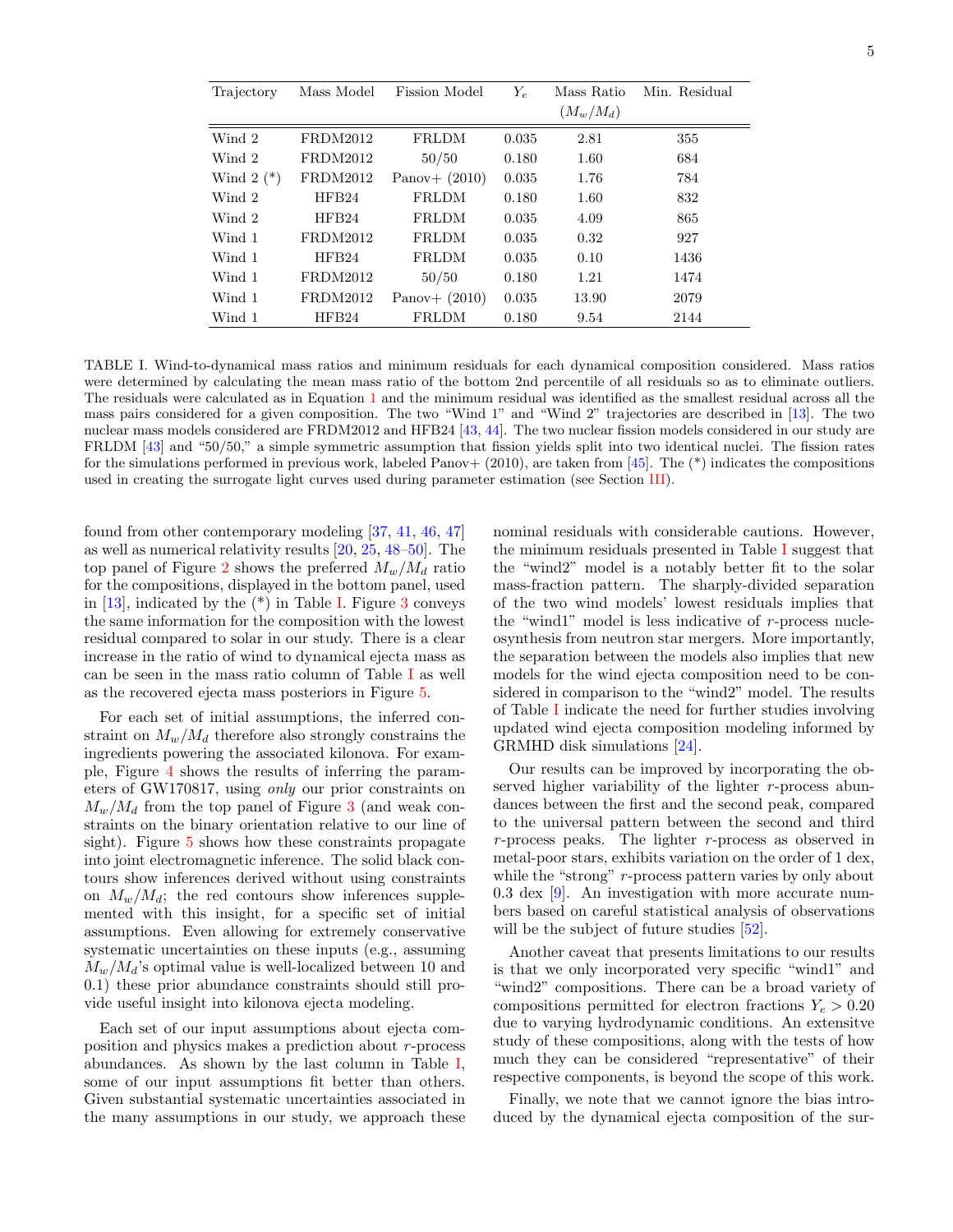



<span id="page-5-0"></span>FIG. 3. Top: Same 2D distribution as described in Figure [2](#page-3-2) except with the compositions which yielded the lowest residual in comparison to the solar abundance pattern (top row of Table [I\)](#page-4-0). Bottom: Composition of individual components in terms of mass fractions  $X_Z$  compared to the mass fractions of the solar  $r$ -process residuals. The line colors represent the same quantities as in Figure [2.](#page-3-2) The minimum residual was identified as the smallest residual across all the mass pairs considered for a given composition.

rogate kilonova light curves presented in [\[13\]](#page-7-1). While the constraints imposed by the r-process abundance prior indeed shift the recovered parameters as in Figure [5,](#page-5-1) there still remains some contribution to the parameter estima-



<span id="page-5-2"></span>FIG. 4. Posterior distributions created using only the 2-D  $r$ process prior presented in Figure [3](#page-5-0) with no EM information provided during sampling besides constraints on the opening angle (see [\[51\]](#page-8-13) and references therein). Note the recovery of the yellow band of lowest-residual mass pairs from Figure [3](#page-5-0) in the  $M_W$  vs.  $M_D$  panel as well as the flat velocity posteriors stemming from the lack of velocity constraints introduced by our mass-focused prior. Residual small-scale substructure in the one- and two-dimensional marginal distributions reflects sample size artifacts. See Figure [5](#page-5-1) for comparison.



<span id="page-5-1"></span>FIG. 5. Posterior distributions for samples generated when using the  $grizyJHKS$  bands considered in [\[13\]](#page-7-1) (black) and samples generated using the same bands along with the  $r$ process prior from Figure [3](#page-5-0) (red). There is a clear shift in the recovered parameters with all but the dynamical velocity becoming more constrained.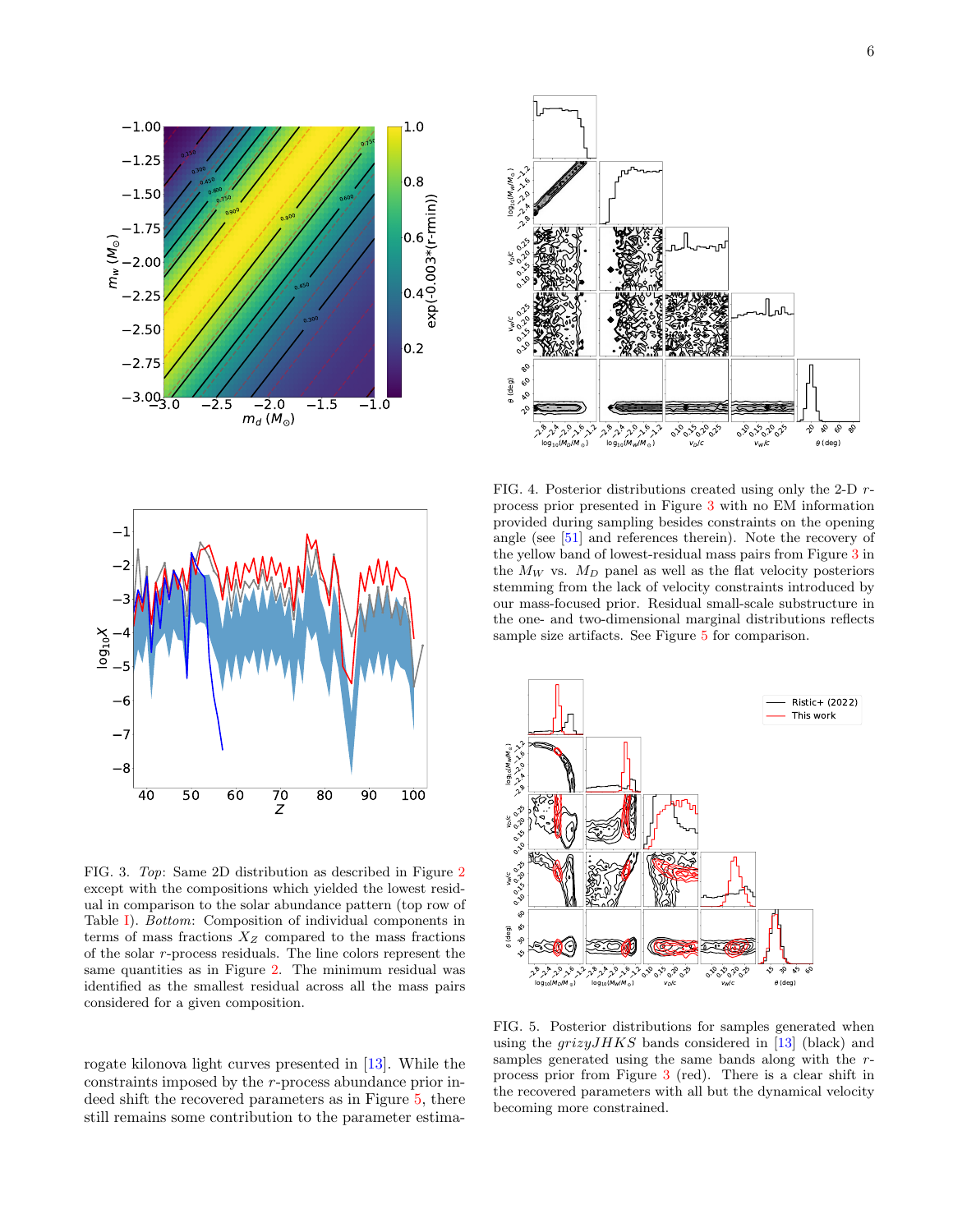tion stemming from the surrogate models having been trained on a different dynamical ejecta composition. In other words, our surrogate light curves were trained using the starred ejecta compositions in Table [I.](#page-4-0) Although the primary contribution to the parameter inference in this work comes from the prior discussed in Section [II B,](#page-1-1) there will be some bias from the surrogates' original compositions.

## IV. CONCLUSION

We have presented an approach for incorporating nuclear physics-based composition effects as a prior for our kilonova parameter inference framework. With the assumption that the general population of neutron star mergers will follow consistent  $r$ -process nucleosynthesis patterns, our approach allows for identification of bestfitting kilonova component compositions compared to the solar abundance. We considered a range of models with varying nuclear physics input, and, given the assumptions discussed above, the best-fitting model appears to be the one with FRDM2012 nuclear mass, FRLDM fission,  $Y_e = 0.035$  (extreme neutron richness in dynamical ejecta), "wind 2" moderately neutron-rich composition, and a high mass ratio:  $M_w/M_d = 2.81$ . However, our conclusions should be taken with care, since the number of input compositions considered were quite limited.

Our method as stated assumes that a narrow distribution of mergers in total mass  $M_{tot} = M_1 + M_2$  dominates nucleosynthesis yields. While self-evidently consistent with the BNS population inferred from the merging Galactic NS binaries, this assumption could even still hold for a wider BNS population as suggested by GW observations, if ejecta are (as expected) suppressed for

the most massive mergers with large  $M_{tot}$ .

In this work, we have considered fiducial initial conditions for the outflow, including composition, without allowing for correlations induced by the fact that both the composition and outflows are initialized by BNS mergers. In future work, we will explore self-consistent initialization from merger properties, in particular exploring the effects of binary mass ratio and NS remnant lifetime, which should have significant impact on the ejecta amount and composition [\[53–](#page-8-14)[55\]](#page-8-15).

### V. ACKNOWLEDGMENTS

ROS, MR and EMH acknowledge support from NSF AST 1909534. EMH acknowledges additional support for this work by NASA through the NASA Hubble Fellowship grant HST-HF2-51481.001, awarded by the Space Telescope Science Institute, which is operated by the Association of Universities for Research in Astronomy, Inc., for NASA, under contract NAS5-26555. CLF, CJF, OK, RW, and EAC were supported by the US Department of Energy through the Los Alamos National Laboratory. Los Alamos National Laboratory is operated by Triad National Security, LLC, for the National Nuclear Security Administration of U.S. Department of Energy (Contract No. 89233218CNA000001). Research presented in this article was supported by the Laboratory Directed Research and Development program of Los Alamos National Laboratory under project number 20190021DR. This research used resources provided by the Los Alamos National Laboratory Institutional Computing Program, which is supported by the U.S. Department of Energy National Nuclear Security Administration under Contract No. 89233218CNA000001.

- <span id="page-6-0"></span>[1] R. A. Hulse and J. H. Taylor, "Discovery of a pulsar in a binary system." [Astrophysical Journal Letters](http://dx.doi.org/10.1086/181708) 195, L51– [L53 \(1975\).](http://dx.doi.org/10.1086/181708)
- <span id="page-6-1"></span>[2] J. H. Taylor and J. M. Weisberg, "A new test of general relativity - Gravitational radiation and the binary pulsar PSR 1913+16," Astrophys. J. 253[, 908–920 \(1982\).](http://dx.doi.org/10.1086/159690)
- <span id="page-6-2"></span>[3] B. P. Abbott, R. Abbott, T. D. Abbott, F. Acernese, K. Ackley, C. Adams, T. Adams, P. Addesso, R. X. Adhikari, V. B. Adya, and et al., "GW170817: Observation of Gravitational Waves from a Binary Neutron Star Inspiral," [Physical Review Letters](http://dx.doi.org/ 10.1103/PhysRevLett.119.161101) 119, 161101 (2017), [arXiv:1710.05832 \[gr-qc\].](http://arxiv.org/abs/1710.05832)
- <span id="page-6-3"></span>[4] J. M. Lattimer and D. N. Schramm, "Black-Hole-Neutron-Star Collisions," [Astrophysical Journal Letters](http://dx.doi.org/10.1086/181612) 192[, L145 \(1974\).](http://dx.doi.org/10.1086/181612)
- <span id="page-6-4"></span>[5] Stephan Rosswog, "The multi-messenger picture of compact binary mergers," [International Journal of Mod](http://dx.doi.org/ 10.1142/S0218271815300128)ern Physics D 24[, 1530012-52 \(2015\),](http://dx.doi.org/ 10.1142/S0218271815300128) [arXiv:1501.02081](http://arxiv.org/abs/1501.02081) [\[astro-ph.HE\].](http://arxiv.org/abs/1501.02081)
- <span id="page-6-5"></span>[6] Li-Xin Li and Bohdan Paczyński, "Transient Events from Neutron Star Mergers," [Astrophysical Journal Letters](http://dx.doi.org/ 10.1086/311680)

507[, L59–L62 \(1998\).](http://dx.doi.org/ 10.1086/311680)

- <span id="page-6-6"></span>[7] O. Korobkin, S. Rosswog, A. Arcones, and C. Winteler, "On the astrophysical robustness of the neutron star merger r-process," [Monthly Notices of the Royal As](http://dx.doi.org/10.1111/j.1365-2966.2012.21859.x)tronomical Society 426[, 1940–1949 \(2012\).](http://dx.doi.org/10.1111/j.1365-2966.2012.21859.x)
- [8] Brian D. Metzger, "Kilonovae," [Living Reviews in Rela](http://dx.doi.org/10.1007/s41114-019-0024-0)tivity 23 [\(2019\), 10.1007/s41114-019-0024-0.](http://dx.doi.org/10.1007/s41114-019-0024-0)
- <span id="page-6-7"></span>[9] John J. Cowan, Christopher Sneden, James E. Lawler, Ani Aprahamian, Michael Wiescher, Karlheinz Langanke, Gabriel Martínez-Pinedo, and Friedrich-Karl Thielemann, "Origin of the heaviest elements: The rapid neutron-capture process," [Reviews of Modern Physics](http://dx.doi.org/10.1103/RevModPhys.93.015002) 93[, 015002 \(2021\),](http://dx.doi.org/10.1103/RevModPhys.93.015002) [arXiv:1901.01410 \[astro-ph.HE\].](http://arxiv.org/abs/1901.01410)
- <span id="page-6-8"></span>[10] Jennifer Barnes, Y. L. Zhu, K. A. Lund, T. M. Sprouse, N. Vassh, G. C. McLaughlin, M. R. Mumpower, and R. Surman, "Kilonovae Across the Nuclear Physics Landscape: The Impact of Nuclear Physics Uncertainties on r-process-powered Emission," [Astrophys. J.](http://dx.doi.org/10.3847/1538-4357/ac0aec) 918, 44 [\(2021\),](http://dx.doi.org/10.3847/1538-4357/ac0aec) [arXiv:2010.11182 \[astro-ph.HE\].](http://arxiv.org/abs/2010.11182)
- <span id="page-6-9"></span>[11] Y. L. Zhu, K. A. Lund, J. Barnes, T. M. Sprouse, N. Vassh, G. C. McLaughlin, M. R. Mumpower, and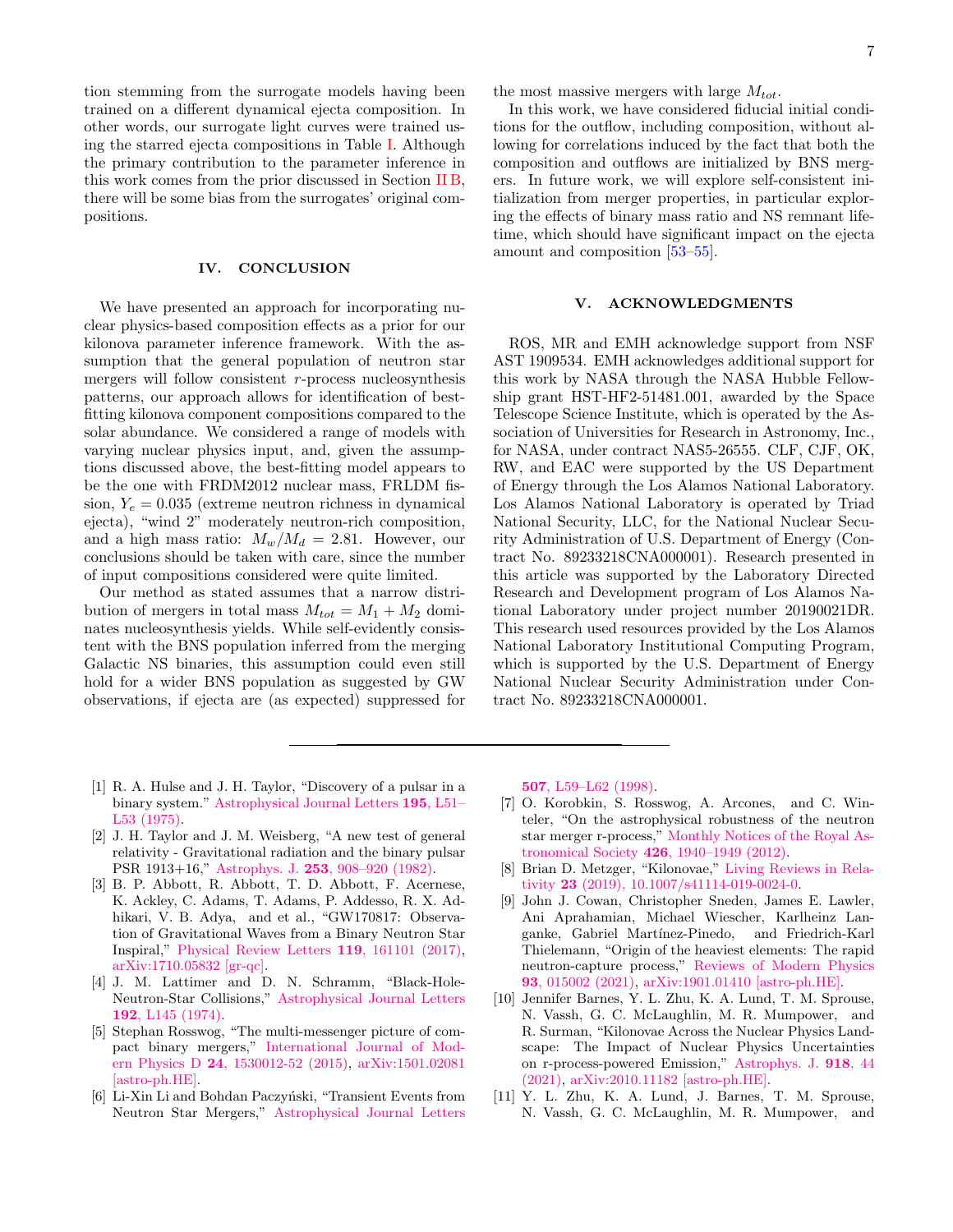R. Surman, "Modeling Kilonova Light Curves: Dependence on Nuclear Inputs," [Astrophys. J.](http://dx.doi.org/10.3847/1538-4357/abc69e) 906, 94 (2021).

- <span id="page-7-0"></span>[12] Ryan T Wollaeger, Oleg Korobkin, Christopher J Fontes, Stephan K Rosswog, Wesley P Even, Christopher L Fryer, Jesper Sollerman, Aimee L Hungerford, Daniel R van Rossum, and Allan B Wollaber, "Impact of ejecta morphology and composition on the electromagnetic signatures of neutron star mergers," [Monthly No](http://dx.doi.org/ 10.1093/mnras/sty1018)[tices of the Royal Astronomical Society](http://dx.doi.org/ 10.1093/mnras/sty1018) 478, 3298– [3334 \(2018\),](http://dx.doi.org/ 10.1093/mnras/sty1018) [https://academic.oup.com/mnras/article](http://arxiv.org/abs/https://academic.oup.com/mnras/article-pdf/478/3/3298/25067894/sty1018.pdf)[pdf/478/3/3298/25067894/sty1018.pdf.](http://arxiv.org/abs/https://academic.oup.com/mnras/article-pdf/478/3/3298/25067894/sty1018.pdf)
- <span id="page-7-1"></span>[13] M. Ristic, E. Champion, R. O'Shaughnessy, R. Wollaeger, O. Korobkin, E. A. Chase, C. L. Fryer, A. L. Hungerford, and C. J. Fontes, "Interpolating detailed simulations of kilonovae: Adaptive learning and parameter inference applications," [Physical Review Research](http://dx.doi.org/ 10.1103/PhysRevResearch.4.013046) 4, [013046 \(2022\),](http://dx.doi.org/ 10.1103/PhysRevResearch.4.013046) [arXiv:2105.07013 \[astro-ph.HE\].](http://arxiv.org/abs/2105.07013)
- <span id="page-7-2"></span>[14] C. Winteler, R. Käppeli, A. Perego, A. Arcones, N. Vasset, N. Nishimura, M. Liebendörfer, and F. K. Thielemann, "Magnetorotationally Driven Supernovae as the Origin of Early Galaxy r-process Elements?" [Astrophys](http://dx.doi.org/ 10.1088/2041-8205/750/1/L22)[ical Journal Letters](http://dx.doi.org/ 10.1088/2041-8205/750/1/L22) 750, L22 (2012).
- <span id="page-7-3"></span>[15] Jennifer Barnes, Daniel Kasen, Meng-Ru Wu, and Gabriel Martínez-Pinedo, "Radioactivity and Thermalization in the Ejecta of Compact Object Mergers and Their Impact on Kilonova Light Curves," [The Astrophys](http://dx.doi.org/10.3847/0004-637X/829/2/110)ical Journal 829[, 110 \(2016\).](http://dx.doi.org/10.3847/0004-637X/829/2/110)
- <span id="page-7-4"></span>[16] C. J. Fontes, H. L. Zhang, J. Abdallah Jr., R. E. H. Clark, D. P. Kilcrease, J. Colgan, R. T. Cunningham, P. Hakel, N. H. Magee, and M. E. Sherrill, "The Los Alamos suite of relativistic atomic physics codes," [Journal of Physics](http://dx.doi.org/10.1088/0953-4075/48/14/144014) [B Atomic Molecular Physics](http://dx.doi.org/10.1088/0953-4075/48/14/144014) 48, 144014 (2015).
- <span id="page-7-5"></span>[17] C. J. Fontes, C. L. Fryer, A. L. Hungerford, R. T. Wollaeger, and O. Korobkin, "A line-binned treatment of opacities for the spectra and light curves from neutron star mergers," [Monthly Notices of the Royal Astronomi](http://dx.doi.org/10.1093/mnras/staa485)cal Society 493[, 4143–4171 \(2020\).](http://dx.doi.org/10.1093/mnras/staa485)
- <span id="page-7-6"></span>[18] Trevor Sprouse, Matthew Mumpower, Rebecca Surman, and Ani Aprahamian, "A generalized framework for nucleosynthesis calculations," in APS Division of Nuclear Physics Meeting Abstracts, APS Meeting Abstracts, Vol. 2015 (2015) p. EA.097.
- <span id="page-7-7"></span>[19] Oleg Korobkin, Ryan T. Wollaeger, Christopher L. Fryer, Aimee L. Hungerford, Stephan Rosswog, Christopher J. Fontes, Matthew R. Mumpower, Eve A. Chase, Wesley P. Even, Jonah Miller, G. Wendell Misch, and Jonas Lippuner, "Axisymmetric Radiative Transfer Models of Kilonovae," [Astrophys. J.](http://dx.doi.org/ 10.3847/1538-4357/abe1b5) 910, 116 (2021).
- <span id="page-7-8"></span>[20] A. Perego, S. Rosswog, R. M. Cabezón, O. Korobkin, R. Käppeli, A. Arcones, and M. Liebendörfer, "Neutrino-driven winds from neutron star merger remnants," [Monthly Notices of the Royal Astronomical So](http://dx.doi.org/10.1093/mnras/stu1352)ciety 443[, 3134–3156 \(2014\),](http://dx.doi.org/10.1093/mnras/stu1352) [arXiv:1405.6730 \[astro](http://arxiv.org/abs/1405.6730)[ph.HE\].](http://arxiv.org/abs/1405.6730)
- [21] S Rosswog, U Feindt, O Korobkin, M-R Wu, J Sollerman, A Goobar, and G Martinez-Pinedo, "Detectability of compact binary merger macronovae," [Classical and](http://dx.doi.org/10.1088/1361-6382/aa68a9) [Quantum Gravity](http://dx.doi.org/10.1088/1361-6382/aa68a9) 34, 104001 (2017).
- [22] David Radice, Albino Perego, Kenta Hotokezaka, Sebastiano Bernuzzi, Steven A. Fromm, and Luke F. Roberts, "Viscous-dynamical Ejecta from Binary Neutron Star Mergers," [Astrophysical Journal Letters](http://dx.doi.org/10.3847/2041-8213/aaf053) 869, L35 (2018), [arXiv:1809.11163 \[astro-ph.HE\].](http://arxiv.org/abs/1809.11163)
- [23] Rodrigo Fernández, Alexander Tchekhovskoy, Eliot Quataert, Francois Foucart, and Daniel Kasen, "Longterm GRMHD simulations of neutron star merger accretion discs: implications for electromagnetic counterparts," [Monthly Notices of the Royal Astronomical So](http://dx.doi.org/ 10.1093/mnras/sty2932)ciety 482[, 3373–3393 \(2019\),](http://dx.doi.org/ 10.1093/mnras/sty2932) [arXiv:1808.00461 \[astro](http://arxiv.org/abs/1808.00461)[ph.HE\].](http://arxiv.org/abs/1808.00461)
- <span id="page-7-14"></span>[24] Jonah M. Miller, Benjamin R. Ryan, Joshua C. Dolence, Adam Burrows, Christopher J. Fontes, Christopher L. Fryer, Oleg Korobkin, Jonas Lippuner, Matthew R. Mumpower, and Ryan T. Wollaeger, "Full transport model of GW170817-like disk produces a blue kilonova," Phys. Rev. D 100[, 023008 \(2019\).](http://dx.doi.org/10.1103/PhysRevD.100.023008)
- <span id="page-7-9"></span>[25] Vsevolod Nedora, Sebastiano Bernuzzi, David Radice, Boris Daszuta, Andrea Endrizzi, Albino Perego, Aviral Prakash, Mohammadtaher Safarzadeh, Federico Schianchi, and Domenico Logoteta, "Numerical Relativity Simulations of the Neutron Star Merger GW170817: Long-term Remnant Evolutions, Winds, Remnant Disks, and Nucleosynthesis," [Astrophys. J.](http://dx.doi.org/10.3847/1538-4357/abc9be) 906, 98 (2021), [arXiv:2008.04333 \[astro-ph.HE\].](http://arxiv.org/abs/2008.04333)
- <span id="page-7-10"></span>[26] Claudio Arlandini, Franz Käppeler, Klaus Wisshak, Roberto Gallino, Maria Lugaro, Maurizio Busso, and Oscar Straniero, "Neutron Capture in Low-Mass Asymptotic Giant Branch Stars: Cross Sections and Abundance Signatures," Astrophys. J. 525[, 886–900 \(1999\),](http://dx.doi.org/10.1086/307938) [arXiv:astro-ph/9906266 \[astro-ph\].](http://arxiv.org/abs/astro-ph/9906266)
- <span id="page-7-11"></span>[27] C. Sneden, J. J. Cowan, and R. Gallino, "Neutroncapture elements in the early galaxy." [Annual Reviews](http://dx.doi.org/ 10.1146/annurev.astro.46.060407.145207) [of Astronomy and Astrophysics](http://dx.doi.org/ 10.1146/annurev.astro.46.060407.145207) 46, 241–288 (2008).
- <span id="page-7-12"></span>[28] Abdu Abohalima and Anna Frebel, "JINAbase—A Database for Chemical Abundances of Metal-poor Stars," [Astroph. J. S.](http://dx.doi.org/10.3847/1538-4365/aadfe9) 238, 36 (2018), [arXiv:1711.04410](http://arxiv.org/abs/1711.04410) [\[astro-ph.SR\].](http://arxiv.org/abs/1711.04410)
- <span id="page-7-13"></span>[29] Christopher Sneden, John J. Cowan, James E. Lawler, Inese I. Ivans, Scott Burles, Timothy C. Beers, Francesca Primas, Vanessa Hill, James W. Truran, George M. Fuller, Bernd Pfeiffer, and Karl-Ludwig Kratz, "The Extremely Metal-poor, Neutron Capture-rich Star CS 22892-052: A Comprehensive Abundance Analysis," [As](http://dx.doi.org/ 10.1086/375491)trophys. J. 591[, 936–953 \(2003\),](http://dx.doi.org/ 10.1086/375491) [arXiv:astro-ph/0303542](http://arxiv.org/abs/astro-ph/0303542) [\[astro-ph\].](http://arxiv.org/abs/astro-ph/0303542)
- [30] W. Hayek, U. Wiesendahl, N. Christlieb, K. Eriksson, A. J. Korn, P. S. Barklem, V. Hill, T. C. Beers, K. Farouqi, B. Pfeiffer, and K.-L. Kratz, "The Hamburg/ESO R-process enhanced star survey (HERES). IV. Detailed abundance analysis and age dating of the strongly r-process enhanced stars CS 29491-069 and HE 1219-0312," [Astronomy and Astrophysics](http://dx.doi.org/ 10.1051/0004-6361/200811121) 504, 511–524 [\(2009\),](http://dx.doi.org/ 10.1051/0004-6361/200811121) [arXiv:0910.0707 \[astro-ph.SR\].](http://arxiv.org/abs/0910.0707)
- [31] V. Hill, B. Plez, R. Cayrel, T. C. Beers, B. Nordström, J. Andersen, M. Spite, F. Spite, B. Barbuy, P. Bonifacio, E. Depagne, P. François, and F. Primas, "First stars. I. The extreme r-element rich, iron-poor halo giant CS 31082-001. Implications for the r-process site(s) and radioactive cosmochronology," [Astronomy and As](http://dx.doi.org/10.1051/0004-6361:20020434)trophysics 387[, 560–579 \(2002\),](http://dx.doi.org/10.1051/0004-6361:20020434) [astro-ph/0203462.](http://arxiv.org/abs/astro-ph/0203462)
- [32] J. Westin, C. Sneden, B. Gustafsson, and J. J. Cowan, "The r-Process-enriched Low-Metallicity Giant HD 115444," Astrophys. J. 530[, 783–799 \(2000\),](http://dx.doi.org/10.1086/308407) [astro](http://arxiv.org/abs/astro-ph/9910376)[ph/9910376.](http://arxiv.org/abs/astro-ph/9910376)
- [33] I. I. Ivans, J. Simmerer, C. Sneden, J. E. Lawler, J. J. Cowan, R. Gallino, and S. Bisterzo, "Near-Ultraviolet Observations of HD 221170: New Insights into the Na-